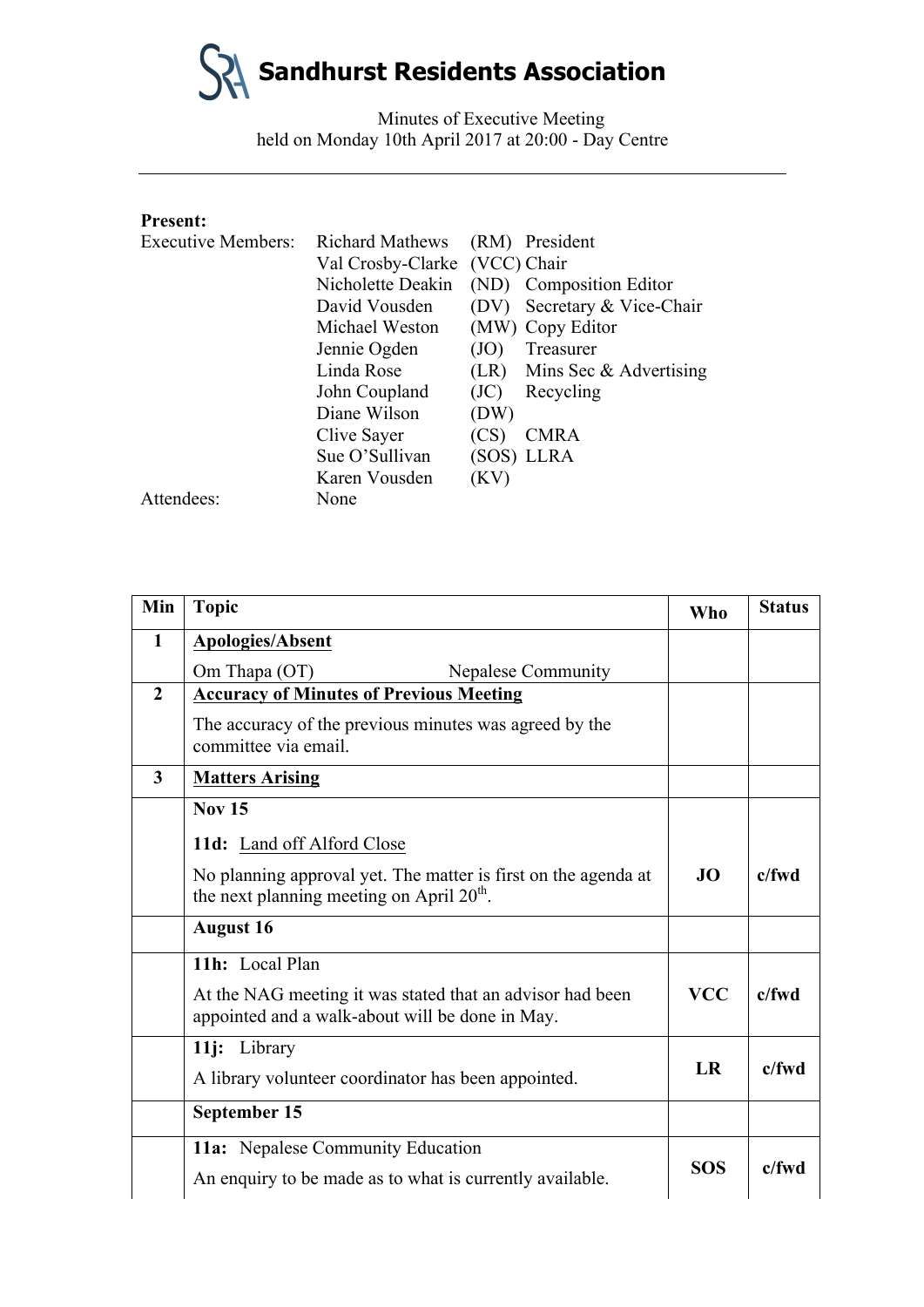# Minutes of Executive Meeting held on Monday 10th April 2017 at 20:00 - Day Centre

| Min | <b>Topic</b>                                                                                                                                                                                                                                                                                                                           | <b>Who</b>                        | <b>Status</b> |
|-----|----------------------------------------------------------------------------------------------------------------------------------------------------------------------------------------------------------------------------------------------------------------------------------------------------------------------------------------|-----------------------------------|---------------|
|     | November 16                                                                                                                                                                                                                                                                                                                            |                                   |               |
|     | 11a: Rackstraws Farm Sign                                                                                                                                                                                                                                                                                                              |                                   |               |
|     | Michael Brossard has contacted Whitbread requesting the<br>replacement of the sign and the matter is under discussion.                                                                                                                                                                                                                 | <b>RM</b>                         | $c$ /fwd      |
|     | <b>January 17</b>                                                                                                                                                                                                                                                                                                                      |                                   |               |
|     | 11b: Insurance policy                                                                                                                                                                                                                                                                                                                  |                                   |               |
|     | The search for a new policy will continue during 2017.                                                                                                                                                                                                                                                                                 | <b>DV</b>                         | $c$ /fwd      |
|     | 11g: OOH                                                                                                                                                                                                                                                                                                                               |                                   |               |
|     | At a meeting between the CCG, SRA, and Healthwatch, CCG<br>accepted that there has been a lack of communication and no<br>decision has yet been made.                                                                                                                                                                                  | $\overline{\mathbf{D}}\mathbf{V}$ | $c$ /fwd      |
|     | <b>February 17</b>                                                                                                                                                                                                                                                                                                                     |                                   |               |
|     | 11b: AGM Speaker                                                                                                                                                                                                                                                                                                                       |                                   |               |
|     | Gary Campion will check if the new Inspector will be<br>available as a speaker for the AGM. An alternative suggestion<br>was a representative from the CCG.                                                                                                                                                                            | <b>VCC</b>                        | $c$ /fwd      |
|     | 11e: Parking                                                                                                                                                                                                                                                                                                                           |                                   |               |
|     | An article was to be written about the dangers and<br>inconvenience of inconsiderate parking in the area close to<br>road junctions and to point out the legal restrictions.                                                                                                                                                           | <b>MW</b>                         | $c$ /fwd      |
|     | 11f: Policing                                                                                                                                                                                                                                                                                                                          |                                   |               |
|     | There are 3 PCSOs allocated to Sandhurst but they will be<br>based in Wokingham. The availability of transport between<br>Wokingham and Sandhurst is not resolved.                                                                                                                                                                     | <b>VCC</b>                        | $c$ /fwd      |
|     | March 17                                                                                                                                                                                                                                                                                                                               |                                   |               |
|     | Sandhurst Cricket Club<br>5a:                                                                                                                                                                                                                                                                                                          |                                   |               |
|     | The club are now in need of a contribution to the repayment<br>of a loan provided by the Council for the replacement of nets<br>last year. As the offer last year was made with the comment<br>that we would consider another payment if this situation<br>arose, it was decided to give a donation of £1,000, which has<br>been paid. | JO                                | <b>Closed</b> |
|     | Seconded: DW<br>Proposed: DV                                                                                                                                                                                                                                                                                                           |                                   |               |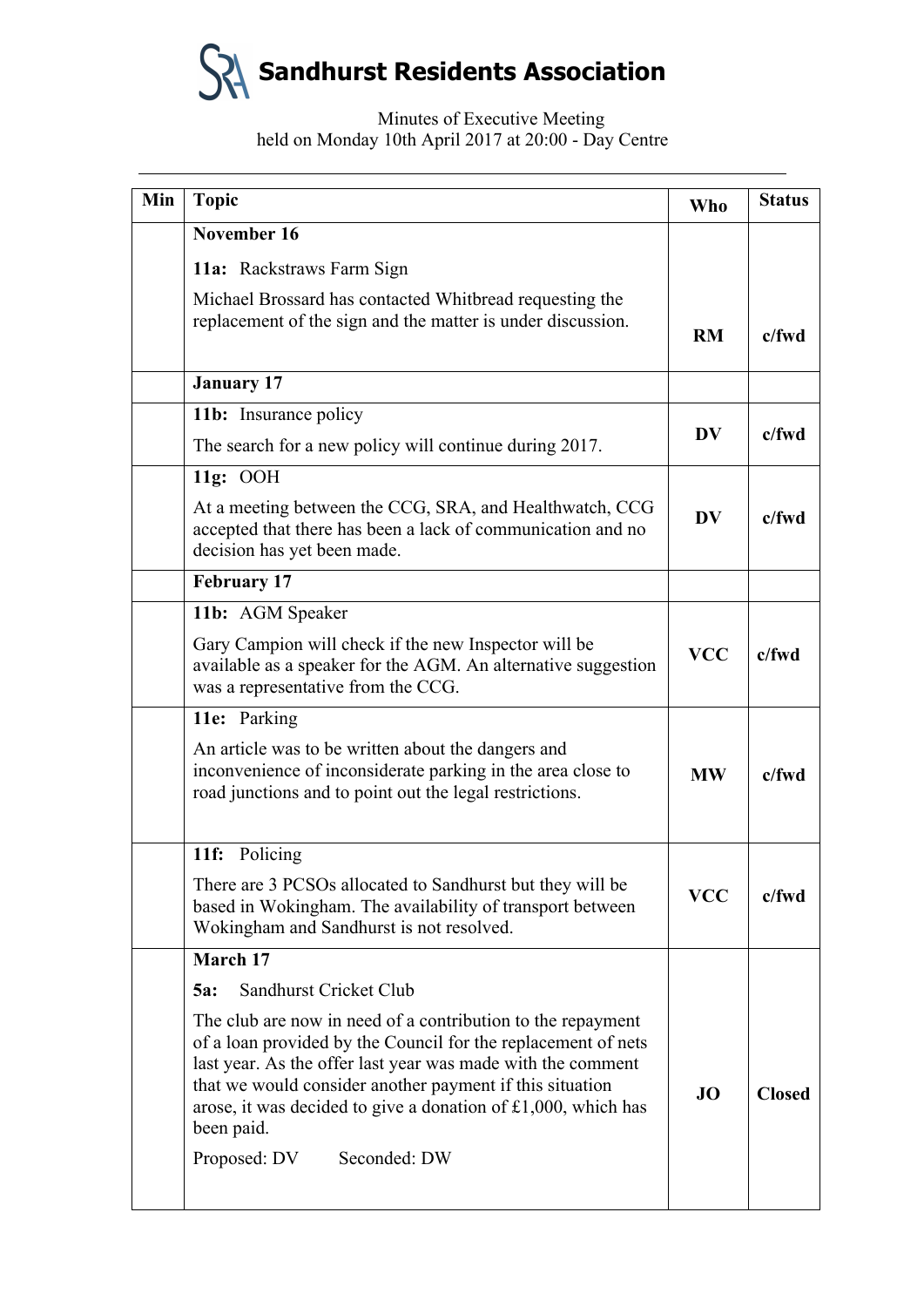# Minutes of Executive Meeting held on Monday 10th April 2017 at 20:00 - Day Centre

| Min | <b>Topic</b>                                                                                                                                                                                                                                                                                                                                                                                                                                                                                                  | <b>Who</b>   | <b>Status</b> |
|-----|---------------------------------------------------------------------------------------------------------------------------------------------------------------------------------------------------------------------------------------------------------------------------------------------------------------------------------------------------------------------------------------------------------------------------------------------------------------------------------------------------------------|--------------|---------------|
|     | Redz and Phoenix Performing Arts Group<br>$5b$ :<br>This is a group based at The Spot and has an opportunity for                                                                                                                                                                                                                                                                                                                                                                                              |              |               |
|     | its performers to attend a festival being held at Bracknell's<br>twin town, Leverkusen in October. They are using various<br>methods to raise funds and have asked if a donation is<br>possible. A concern was expressed that we could be<br>sponsoring children from outside the Sandhurst area and that<br>we had not been given a clear idea of total costs and how<br>much has already been raised. These questions will be raised<br>and the donation reconsidered once the information is<br>available. | <b>JO/DW</b> | $c$ /fwd      |
|     | Day Centre<br>5c:                                                                                                                                                                                                                                                                                                                                                                                                                                                                                             |              |               |
|     | The Day Centre has received a bill for VAT on the new<br>furniture for the dining room. This has added $£2,000$ to the<br>original quote. Phillip Lee will present a cheque for £500<br>when he opens the new dining room on Friday, but, with<br>Council funding having been cut by 30%, the call on existing<br>funds is already stretched. A donation of £1,000 was decided<br>and has been paid.                                                                                                          | <b>JO</b>    | <b>Closed</b> |
|     | ND said that she would be resigning from the job of<br><b>6a:</b><br>magazine editor as soon as a replacement has been found. She<br>has enjoyed the job over the last 5 years and would like to<br>continue as a committee member. An advert for a replacement<br>will be placed in the next magazine.                                                                                                                                                                                                       | <b>MW</b>    | $c$ /fwd      |
|     | Website<br>7a:                                                                                                                                                                                                                                                                                                                                                                                                                                                                                                |              |               |
|     | The picture has been changed to a springtime theme. Minutes<br>have been arranged in years, with latest editions at the top of<br>the list. Details of clubs have been added.                                                                                                                                                                                                                                                                                                                                 | <b>DV</b>    | $c$ /fwd      |
|     | Recycling information is to be added and an update on the<br>OOH provision. DW will be trained to maintain the site.                                                                                                                                                                                                                                                                                                                                                                                          |              |               |
|     | 11a: Sandhurst Gardening Club                                                                                                                                                                                                                                                                                                                                                                                                                                                                                 |              |               |
|     | The Gardening Club are experiencing severe problems with<br>booking dates for meetings and shows. The issue will be<br>raised at the next Liaison Meeting, which is scheduled for 11 <sup>th</sup><br>April.                                                                                                                                                                                                                                                                                                  | <b>RM</b>    |               |
|     | 11b: Suggest that the club use Sheila Davenport's contacts as<br>she is now a member of the council, but Sheila felt this would<br>be a conflict of interests.                                                                                                                                                                                                                                                                                                                                                | <b>DV</b>    | <b>Closed</b> |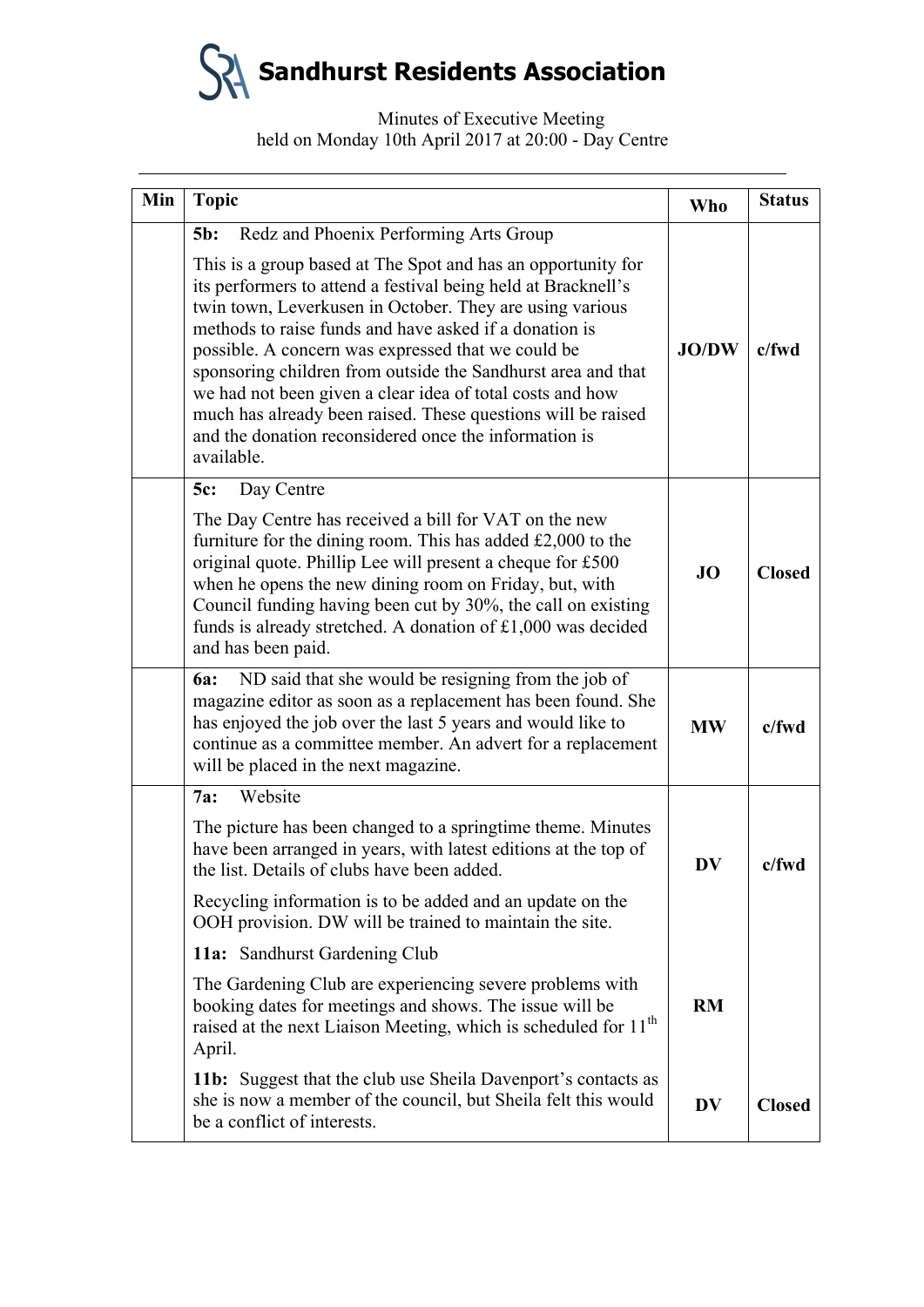

# Minutes of Executive Meeting held on Monday 10th April 2017 at 20:00 - Day Centre

| Min                     | <b>Topic</b>                                                                                                                                                                                                                                                                                                                         | <b>Who</b> | <b>Status</b> |
|-------------------------|--------------------------------------------------------------------------------------------------------------------------------------------------------------------------------------------------------------------------------------------------------------------------------------------------------------------------------------|------------|---------------|
| $\overline{\mathbf{4}}$ | <b>Treasurer's Report</b>                                                                                                                                                                                                                                                                                                            |            |               |
|                         |                                                                                                                                                                                                                                                                                                                                      |            |               |
|                         | <b>Current Account</b><br>£1,843.49                                                                                                                                                                                                                                                                                                  |            |               |
|                         | <b>Reserve Account</b><br>£25,413.14                                                                                                                                                                                                                                                                                                 |            |               |
|                         | <b>Total</b><br>£27,256.63                                                                                                                                                                                                                                                                                                           |            |               |
| 5                       | <b>Donations</b>                                                                                                                                                                                                                                                                                                                     |            |               |
|                         | Nothing to report                                                                                                                                                                                                                                                                                                                    |            |               |
| 6                       | <b>Magazine</b>                                                                                                                                                                                                                                                                                                                      |            |               |
|                         | A few articles for the June edition have been sent in.                                                                                                                                                                                                                                                                               |            |               |
|                         | Invoices for the adverts in the June edition have been sent out.<br>2 advertisers have cancelled, and the expected income is<br>£9,440.                                                                                                                                                                                              |            |               |
| $\overline{7}$          | Website                                                                                                                                                                                                                                                                                                                              |            |               |
| 7a                      | The committee are asked to look at the site and make<br>suggestions for improvement and content.                                                                                                                                                                                                                                     | <b>ALL</b> |               |
| 8                       | <b>Recycling</b>                                                                                                                                                                                                                                                                                                                     |            |               |
|                         | Nothing to report                                                                                                                                                                                                                                                                                                                    |            |               |
| 9                       | Projects                                                                                                                                                                                                                                                                                                                             |            |               |
|                         | Nothing to report                                                                                                                                                                                                                                                                                                                    |            |               |
| <b>10</b>               | <b>Planning</b>                                                                                                                                                                                                                                                                                                                      |            |               |
|                         | Nothing to report                                                                                                                                                                                                                                                                                                                    |            |               |
| 11                      | $\overline{AOB}$                                                                                                                                                                                                                                                                                                                     |            |               |
| 11a                     | Add a paragraph to the magazine about the reasons for the<br>long-term road works and diversions affecting Owlsmoor<br>Road, Yeovil Road, College Road, and Branksome Hill Road.                                                                                                                                                     | <b>MW</b>  |               |
| 11 <sub>b</sub>         | The service at Boots chemist by the Sandhurst surgery seems<br>to have declined again with multiple visits being required to<br>pick up prescribed medication. Boots will be contacted.                                                                                                                                              | <b>VCC</b> |               |
| 11c                     | The officers of the SRA (Chair, Vice-Chair, Secretary,<br>Treasurer and Minutes Secretary) have agreed to stand next<br>year. The other committee members are also willing to serve<br>next year and will be recommended by the officers at the<br>AGM. A notice of the procedure for voting will be sent to all<br>for information. | <b>LR</b>  |               |
|                         | The meeting closed at 9:50pm.                                                                                                                                                                                                                                                                                                        |            |               |